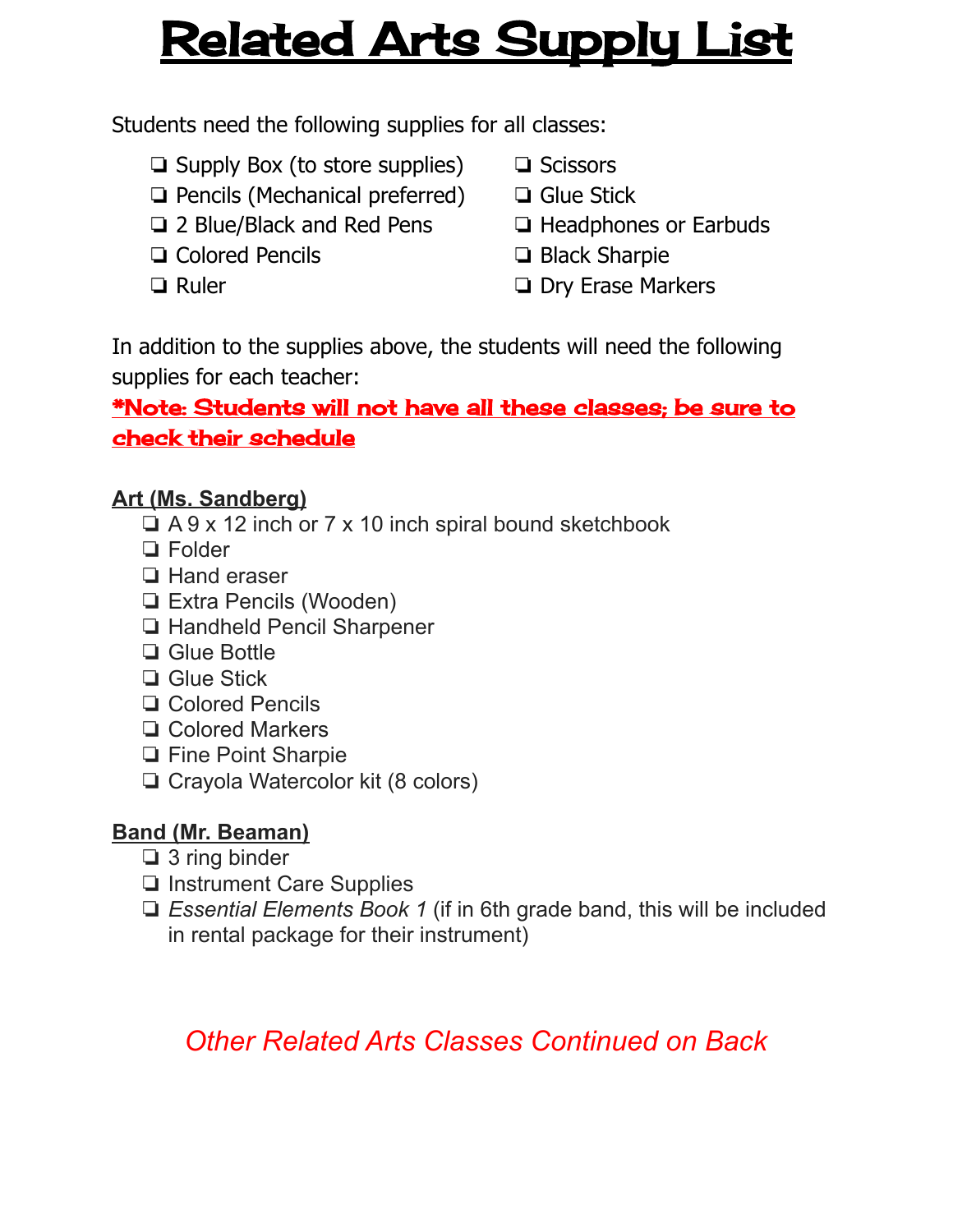# Related Arts Supply List

#### **Business (Mrs. Camp)**

- ❏ Folder
- ❏ Loose Leaf Paper or Spiral Notebook (1)

#### **Choir (Mrs. Burkey)**

- ❏ 0.5 inch black binder (with pockets)
- ❏ Highlighters
- ❏ School Issued Chromebook

#### **FACS (Mrs. McFann)**

❏ School issued Chromebook

**Option 1:** Purchase the necessary supplies below at JoAnn Fabrics, Walmart, Hobby Lobby, etc.

- ❏ 6th Grade: Pillow Materials
	- ❏ ½ yard of cotton or fleece fabric
	- ❏ 1 16-20 oz bag of polyester fiber fill
- ❏ 7th Grade: Apron Materials
	- ❏ 1 ½ yards of cotton or cotton/blend fabric
	- ❏ straight pins

#### ❏ 8th Grade: Drawstring Backpack

- ❏ 1 Pair of 74 inch shoelaces
- ❏ 1 yard of cotton or cotton/blend fabric

**Option 2:** Send in money with your child to purchase a sewing kit. The kit includes pre-cut fabric, thread, and webbing (apron and drawstring backpack only).

Sewing Kit prices are:

6th grade pillow kit-\$7.60

7th grade apron kit- \$15.50

8th grade drawstring backpack kit- \$9.00

#### **Please send in the supplies OR money for a kit by August 19, 2022.**

#### **General Music (Mr. Beaman and Mrs. Burkey)**

❏ Folder